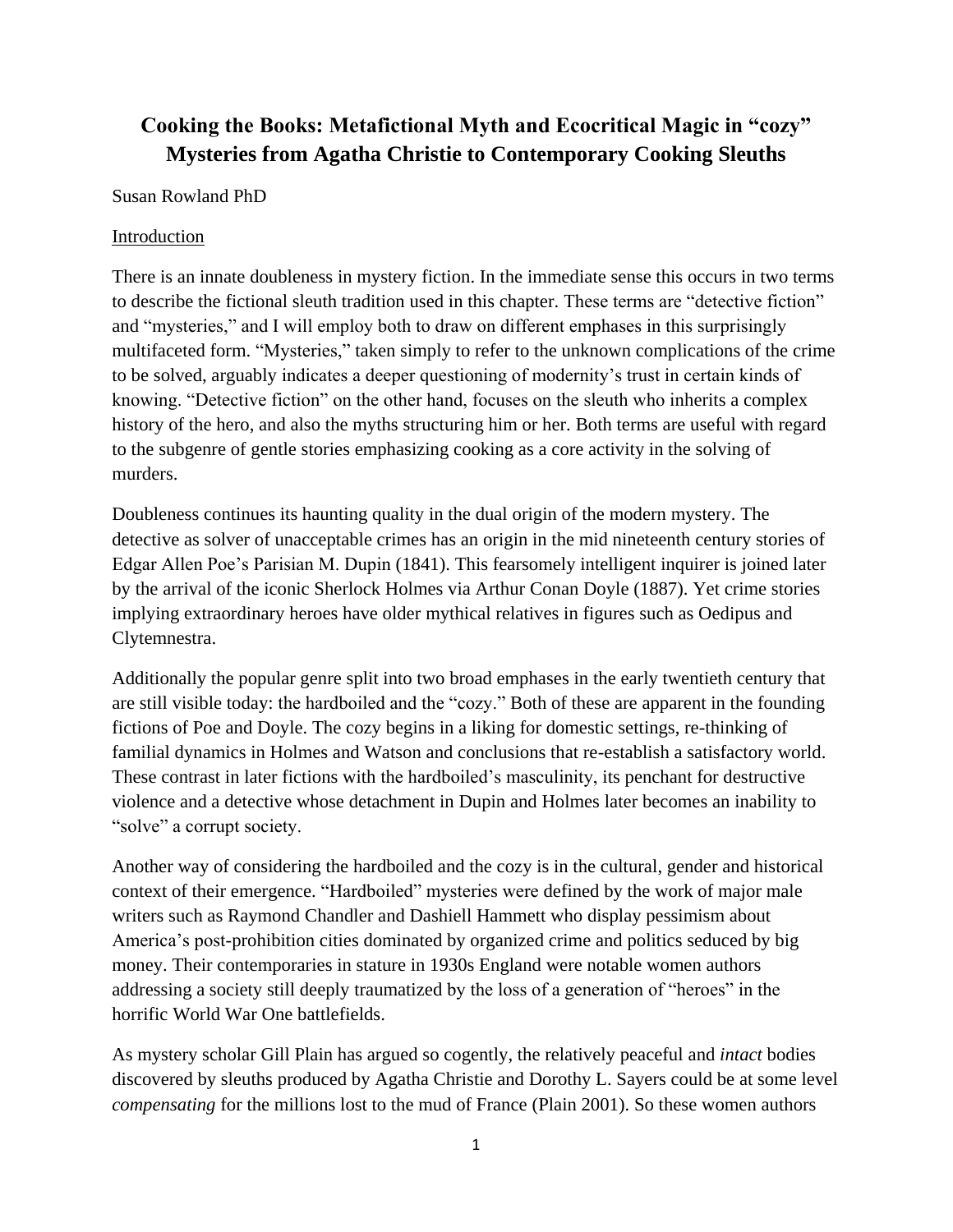became associated with a type of mystery variously known as "golden age," "clue-puzzle" or in their descendants in the United States today, as the "cozy," indicating a paradoxically comforting quality to stories about catching murderers. Cozies feel "cozy" because they end in a restoration of a relatively tranquil social group whose values are strengthened by *one of their own* solving the murder.

Above all, the doubleness of mystery and detective fiction inheres in its metafictional quality. If metafiction is fiction about fiction, its resonance in mysteries begins very early in Holmes as the subject of Watson's ostensible newspaper columns. Such metafictional exploration of the power of media and celebrity becomes concentrated in the golden age-cozy tradition by referencing detective fiction itself. From Agatha Christie who began publishing in 1920 onwards, the form obsessively refers to previous and contemporary fictional sleuths. Christie's characters most frequently cite Sherlock Holmes, but are also readers of her own peers. By the late twentieth and twenty-first centuries, the fictional detective in the cozy can rely upon a sophisticated range of mystery references to share with readers.

The effects of metafiction in mysteries are profound. At one level, overt and covert references to the key detectives and narrative tropes of the genre are acts of sophisticated collaboration with readers. Integral to the "cozy" is giving the readers vital clues before the detective announces the solution. Where the hardboiled hero is often a loner battling to survive a dangerous urban environment, the cozy detective is less physically imperiled. She or he embodies a potential for active participation without requiring unusual strength or endurance. The metafictional cozy is open to all with a brain and heart; brawn optional. No wonder this subgenre particularly appeals to older readers.

At a deeper level, cozy metafiction partakes of a mythical and metaphysical level of religious mysteries. For cozy metafiction in particular enables the form to structure the promise of solving the greatest mystery of all; that of death. While on the one hand the majority of mysteries are secular and remain set in modernity's turn away from the supernatural, traces of its Gothic origins remain in the cozy's ability to turn death into something *solvable* by readers as well as fictional detectives. Metafiction ensures that the drama is simultaneously accepted *as fiction*. Death is "solved" and "re-solved" by the solution that banishes its ability to poison an essentially recuperable world. The contemporary cooking sleuth is a particularly potent example of divine re-membering of the body through nourishment to body and soul, as I will show.

Ultimately, the cozy cooking mystery has roots in one particular pre-Christian goddess in ways that charge this literary form with the ability to overcome such deep cultural divisions as that between human and non-human nature. For the cooking sleuth proves to be an image that awakens our archaic roots in rituals and mysteries of life and death.

Myth and the Detective's Grail Quest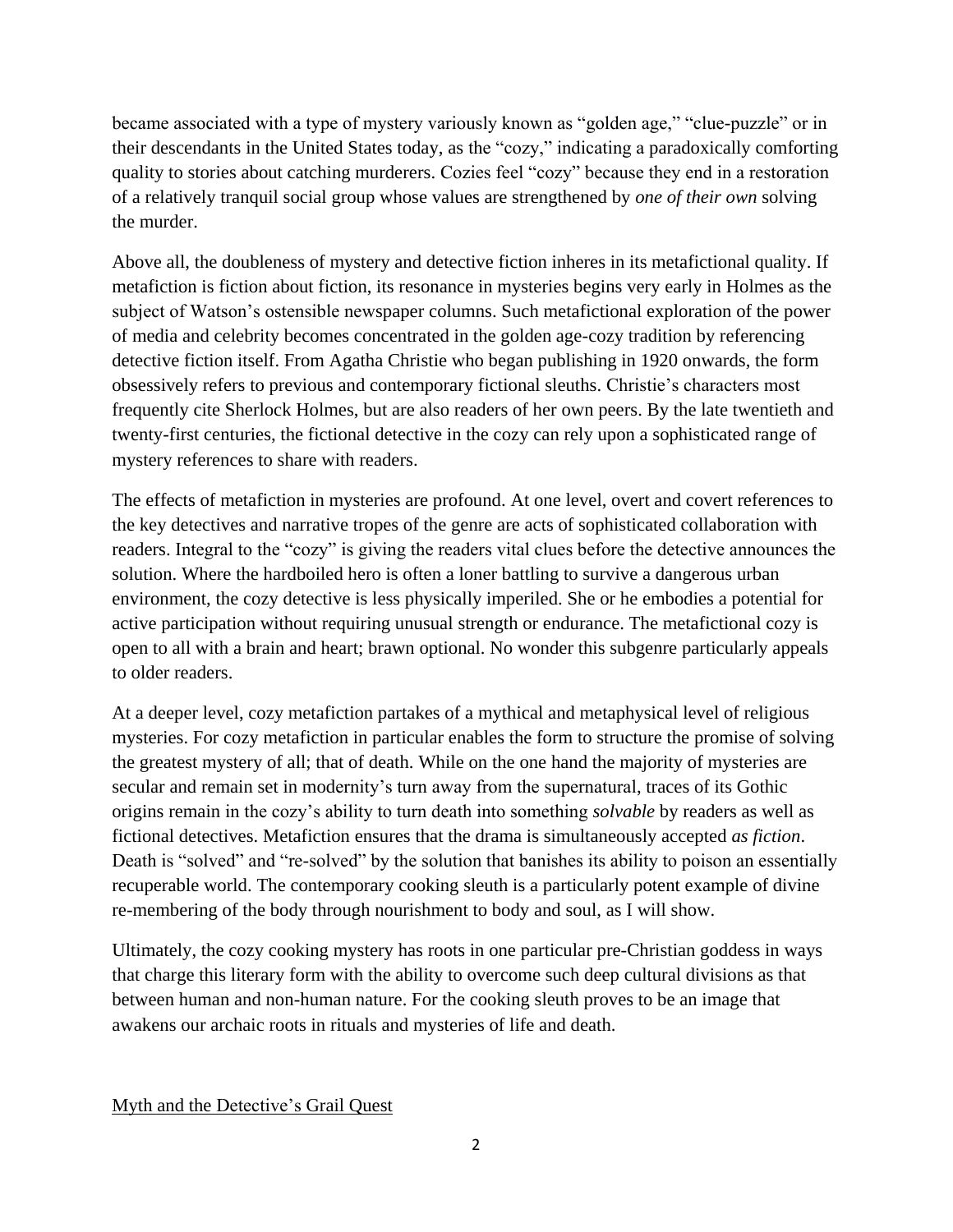Detective fiction developed from the Gothic mode, which in turn began in the eighteenth century as a reaction to what had been left out of rational modernity: the supernatural, the unconscious, dreams. Gothic was fundamentally a challenge to boundaries structuring rationality; those between reason and madness, life and death (Botting 1990). Arguably the detective figure emerges as part of Gothic's internal drive to contain such disruptions of psyche. In tackling the troubling of divisions that order psyche and world, the detective inherits far older narrative forms of medieval Romance's questing knight and the hero of myth who defeats the greatest threat facing his community.

My argument here builds on the notion of myth explored by C.G. Jung as a recurrent narrative emerging from the interaction of the psyche with collective culture (Jung 1961). Jung is properly a Romantic in his development of Romanticism's key trope of the inherent creativity of the imagination. He renames "imagination" the unconscious, which has a non-personal dimension in its tendency to produce repeating narratives and images. These Jung called myth. Myth here is not a thing of the past but rather an ever-present structuring process.

The psyche inherits innate potentials for certain sorts of images and meaning. These are then realized – made real – by the productive and embodied encounter with culture and history. Hence similar stories and motifs recur over time, even though the context is radically subject to change as societies move from agrarian to cyberspace. Such an argument suggests that there is no "original" hero myth. Rather there is a limitless possibility for hero energies to be manifest as a knight questing for justice, a dragonslayer or an inner city cop.

Above all the hero myth of the cozy is redolent of the story of the quest for the Holy Grail. In the version familiar from medieval Romances, knights quest for the magical cup used by Christ the night before his death and the successful hero *has to learn to ask the right question*. Achievement of the grail is so important because it serves to heal the Wasteland, embodied in the figure of its ailing king, the Fisher King. The Grail myth is suggestive of ancient fertility religions in which the potency of the ruler is magically connected to the fertility of the land. The cozy mystery is distinguished by the identification of the murderer restoring, literally re-storying, the health of a community so making the wasteland fertile again. Solving the crime simultaneously solves the relationships that make up a "circle" of family and social bonds.

The grail here is the loving connections that have been brutally severed by murder. The cozy sleuth, unlike the police, discovers she has the ability to ask the right questions. Crucially, the cozy detective is not a loner. She (and it is most often she), comes to embody a divine feminine, enabling the grail, as feminine cup symbol, to be re-storied among the characters where she is an energizing and fertile presence. Even Miss Marple, an unlikely divine mother, sponsors the repair of families and communities by providing solutions that heal the wasteland engendered by unnatural death. Indeed it is Miss Marple who arguably creates the cooking detective in her 1957 adventure, *4.50 from Paddington.*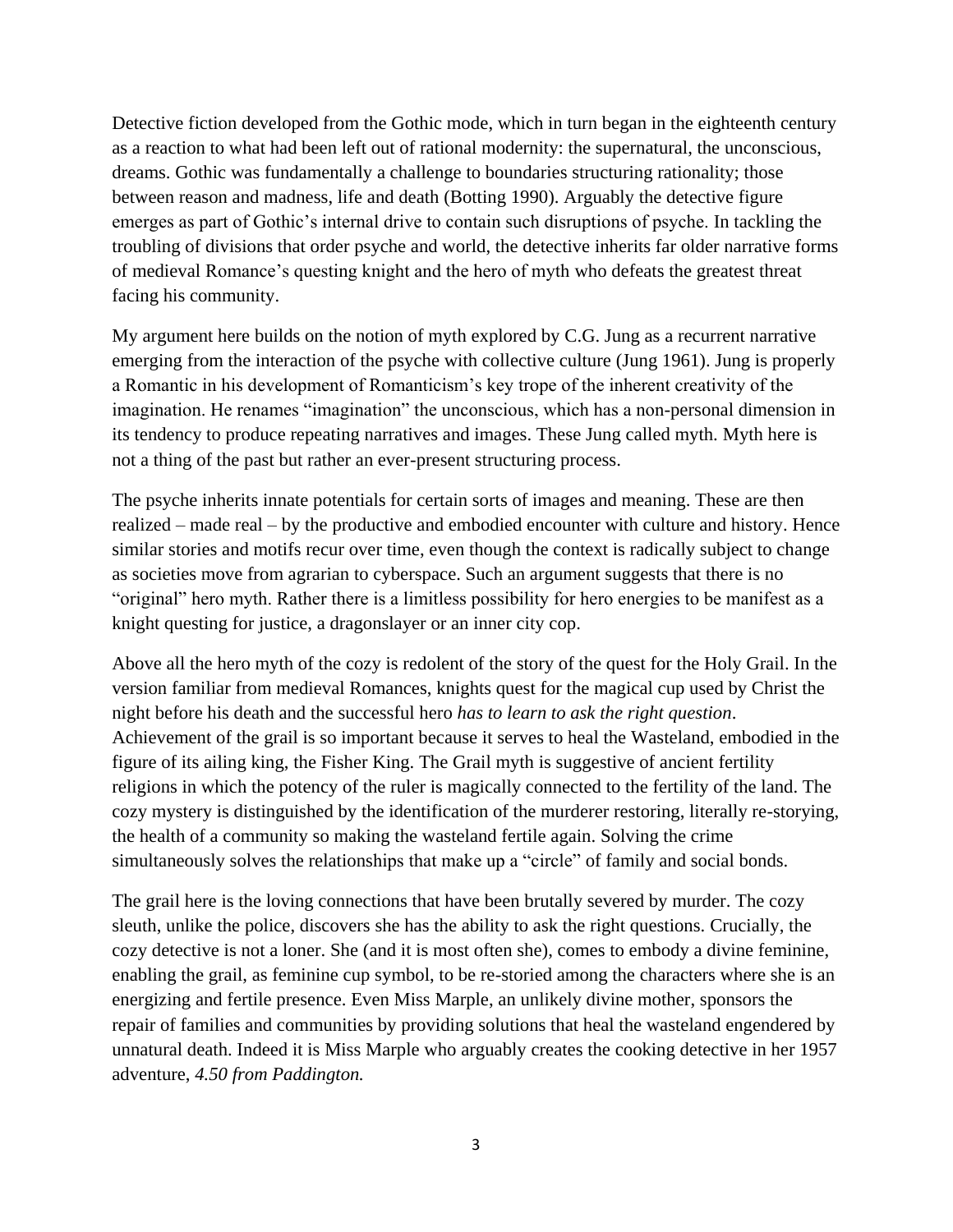### The *4.50 from Paddington* and the Goddess

Named for a fictional train taking commuters to country homes, *4.50 from Paddington* begins with an overlooked social group, elderly middle class women. It also introduces the cozy cooking sleuth in Lucy Eylesbarrow, college educated but deciding her independence and entrepreneurial skills are best served by offering herself as a very expensive housekeeping and catering service. She is hired by a frail yet devastatingly shrewd Miss Marple to work in the suspect household of the Crackenthorpes. In their overgrown, rambling garden a body has disappeared after being thrown from a moving train.

Miss Marple is on the case because the murder was seen by an old friend who is subsequently ignored by the police when no corpse was found. Motivated by fear of the psychological impact upon the unexpected witness, and by a desire for justice, Miss Marple determines to investigate via Lucy as her fitter and younger proxy. Lucy is hired and her hard work and culinary skills quickly gain her the confidence of the household. After Lucy discovers the dead body of a woman concealed in a sarcophagus in an old barn, various clues implicate the family as connected to this unfortunate victim.

Together the dedicated sleuthing of Miss Marple and Lucy unearth the killer, although not before an attempted poisoning of the household and another murder. Lucy, rightly recognized as a possible "solution" to the family's dysfunction, receives several proposals of marriage and is considered likely to accept one of them in Miss Marple's final words. So more than just a killer is discovered. A whole family is torn apart and remade by the combination of murder for money and a young woman's ability to make a home. In this sense, Miss Marple and Lucy together act out as versions of the mythical triple goddess, with Miss Marple as the crone bringing justice and Lucy fitting the dual role of maiden and matron as she mothers the grandson and his school friend.

However a more precise embodiment of a goddess for Lucy may be that of Hestia, Greek goddess of the hearth. As Ginette Paris shows in *Pagan Meditations* (1986), Hestia is first of all the sacred hearth fire; that which makes home and a place of peace in a time of conflict.

[Hestia] was this hearth… This was the heart of the home, the place of intimacy for the group or family, a shelter from tumult, for Hestia protects, receives and reassures. Paris 167-8.

Hestia is not a goddess of singleness or aloneness. She "is found wherever the family finds its center," so is concerned with the group, dedicated to "we" (Paris 170). Hestia makes family and households; she brings people together in a particular place and time (ibid.: 171). In this sense, although Hestia is not simply the goddess of food – that would be Demeter of the harvest – she is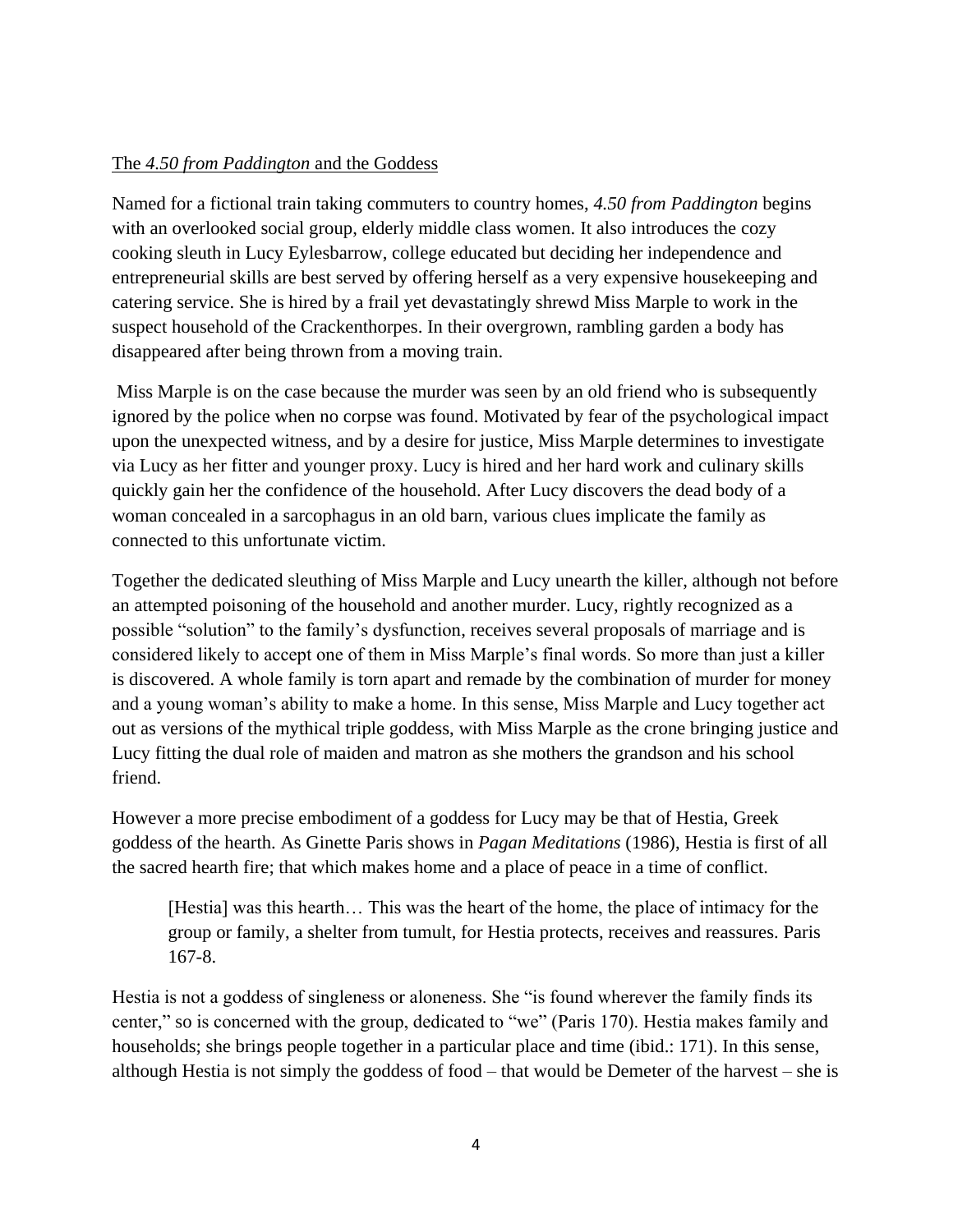today often found *through* the serving of food that constitutes a family hearth. Indeed, finding Hestia through the family meal began as early as Roman times.

With the Romans, where the cult of Vesta was even more developed, she presided over the preparation of meals, and the first draught of mouthful of food was consecrated to her. Ibid. 171

Here we have Lucy Eylesbarrow. As sleuth, her undercover role in the Crackenthorpe ménage ends early with the need to account for herself to the police after discovering the body. But she does not plan to leave the family in disarray.

"Well as far as Miss Marple is concerned I've *done* my job, I've found the body she wanted found. But I'm still engaged by Miss Crackenthorpe, and there are two hungry boys in the house and probably some more of the family will soon be coming down after all this upset. She needs domestic help. If you go and tell her that I only took this post in order to hunt for dead bodies she'll probably throw me out. Otherwise I can get on with my job and be useful." *4.50 from Paddington* 54.

Through the making of appetizing food, Lucy restores the Crackenthorpe family and becomes its Hestia. Of course, she only gets the opportunity to perform this divine function because of the deep wound to the social group that is the murder, which in this story gets closer and closer to the stricken household. It is as if modern society needs the jolt or the sacrifice of death for Hestia to be found again in this mystery genre. What is evident is that Lucy as Hestia embodiment is a prototype for modern female amateur detectives who find themselves inserted into a troubled household as professional caterers.

There is a further dimension to Hestia is that as goddess of hearth fire she is also the fire that the Greeks knew lived in the center of the planet. Hestia is the Earth herself as home and humanity as one household. This is not the same sense of sacred as Gaia, the Titan Mother and primordial soil (Paris 174). Nor is she abundant Demeter of fertility and harvest. Rather, Hestia in her centering capacities a return to the hearth as home is also the sense of planet as the place of our center and being.

The cult of Hestia is therefore linked to the geocentrism of the Greeks. If the archetype of a house signifying a return to the center is one of the important archetypes of our psychological life, it is understandable that the idea of our planet as the center of the universe is just as important in elaborating the collective values associated with "our" planet. Paris 175.

Here Paris is making a fundamental point about orientation. To a society believing that stars and sun circle the Earth, the planet is indeed "center" and therefore central to what humanity *is.* The Earth is home and destination and part of human soul. "Archetype" here stands for repeated motifs or themes that continue to structure consciousness even as they are modified as culture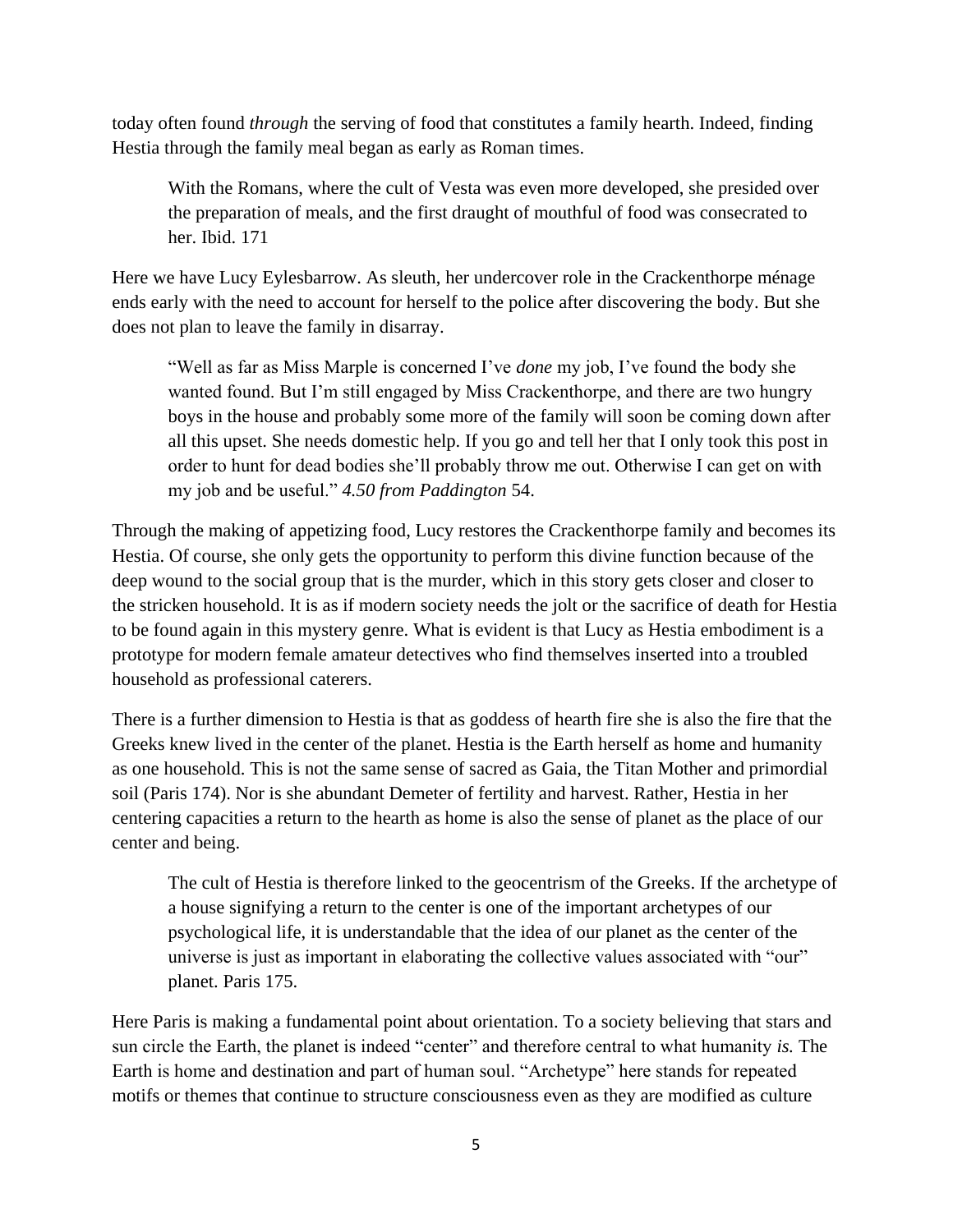changes. Earth is here the "house" of the human psyche that changed significantly in depth or resonance when the planet began to be conceived as a spinning rock. Perhaps today, with the cooking sleuth re-inventing Hestia in troubled homes, there is a further ecological aspect to these culinary cozies? Such a possibility will be explored later in this chapter after Lucy Eylesbarrow's descendants are revealed as flourishing in twenty-first century America.

### The Cooking Sleuth, Her Policemen and Feminine Roles

In the United States, notable cooking sleuths are authored by Diane Mott Davidson, Joanne Fluke, Isis Crawford and Katherine Hall Page. These detecting cooks range from divorced and later remarried Goldy Schulz for Mott Davidson, Faith Fairchild married to a clergyman for Hall Page, Isis Crawford's single sisters, Bernie and Libby, and single Hannah Swenson for Joanne Fluke, (though with two fairly persistent suitors).

Goldy Schultz is a fascinating example of a woman for whom physical abuse has marked her life and continues to propel her into detecting. After divorcing her violent husband, John Richard Korman (otherwise known as the "Jerk" by Goldy and her best friend, Marla, Korman's other ex-wife) Goldy begins a catering business in rural Aspen Meadow in order to support herself and her young son, Arch. Stumbling into a couple of murders, she encounters homicide cop, Tom Schultz, who eventually persuades her to trust love again. Tom is also devoted to Arch, especially after the Jerk dies violently. However, beneath the warmth of these new familial bonds, the real physical attacks that continue in some of the earlier novels continue to affect Goldy's life.

And then there was the sherry, aged and golden, brought by Tom… [T]he glasses were what remained of my breakables, as I'd come to think of them, after John Richard had smashed every dish of our Minton bone china, in one of his numerous fits of rage. Thinking about the Jerk didn't do much for my mood. *Dark Tort* (2006) 106.

Goldy gets drawn into detecting because people she cares about the people who find themselves part of a murder investigation. Often it is her job that seems to put her within range of killing within families or workplaces in the small town setting. For example, catering in a law firm, Goldy discovers the body of an employee who is also a neighbor. In an earlier work, she herself comes under suspicion when her cooking is considered responsible for poisoning her ex father in law, so she is forced to close until she can clear her name. Then there is the time she is booked to do the reception of the bride from hell. Here the wedding reception venue proves deadly as a consequence of cocaine spiked smoothies making the spa inordinately popular. What unites Goldy's role in all the stories is that she acts because she considers herself already involved. Either she or someone she loves or feels responsible for, is under threat and the police do not have the skills of intimacy to tease out the actual *relational* dynamics of the crime.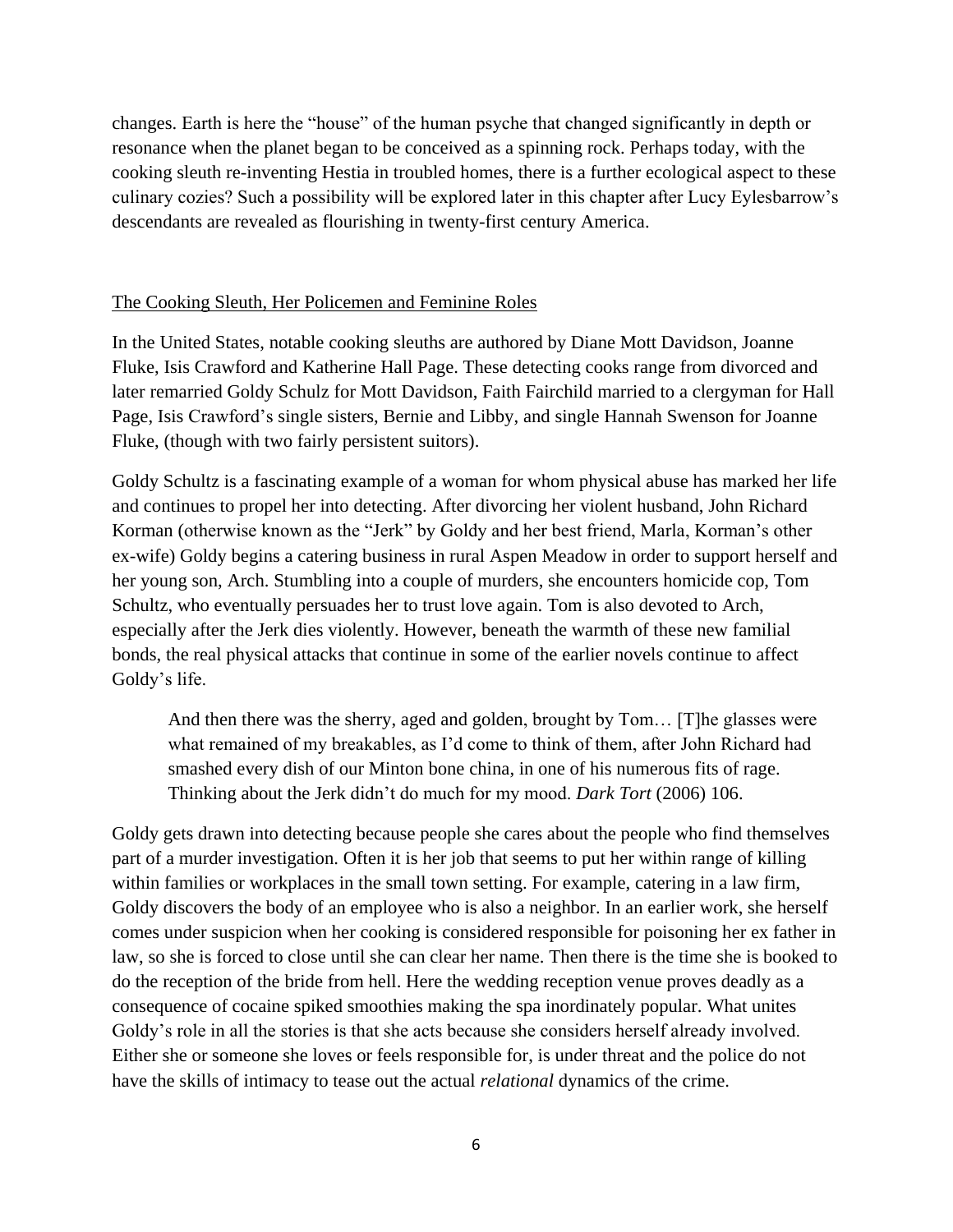I said quietly, "At the moment Tom, she's *sad*. Plus, I have to say that in *all* the time I've known Yolanda, she has never been anything but honest and upright."

"I know she's your friend, but I have to treat her just the way I would treat anyone else in a murder case. I can't just take her word for everything. But I understand if you do, with that big heart of yours." *Crunch Time* (2011) 133.

For the cozy detective, friendship and love, Eros, are a way of knowing. The cozy detective trusts instincts and intuition about people s/he knows; trusts those loved and loves those trusted. In this sense the cozy sleuth is profoundly amateur because detecting is motivated by ethics made dynamic by love. The cooking sleuth is a variety of cozy detective whose professional culinary arts may place her at the scene of a crime, but taking action to solve it is devoid of financial reward. Goldy gets involved because she feels she has to if unofficial son, Julian, is tortured by the killing of his girlfriend in *Killer Pancake* (1995) or if best friend, Marla, is arrested for the murder of her volatile boyfriend in *The Main Corpse* (1996)*.* 

Food is more than simply a vehicle of financial independence for these women detectives. To Goldy, making food is ideally a creative act of embodying family love, as it becomes for her and Tom, who also has kitchen talents. She takes pride in her paid work as an attempt to export such sense of belonging to her catered events. Home cooked food is, of course, taken to those suffering from untimely death. Hestia inhabits the cooking sleuth via the sharing of her food in an attempt to remake the sacred in relational bonds.

Without realizing it, we'd all created concoctions that demanded the precise cutting of vegetables and fruit, as if organizing food could somehow order experience and make life neat. Like most folks, we believed that performing that small ritual of comfort, bringing nourishing gifts, could make life after a sudden death more bearable. *Dark Tort* 61.

That "like most folks" is a key motif of both cozy and cooking sleuth. The cozy sleuth is detective *within and among* the suspect and traumatized group of suspects and relatives. He or she does not investigate from the position of a detached observer. Hestia, here as culinary detective and her work, is *active within* a social network and a place. This goddess is a dynamic inhabitant of human homes; she constantly finds ways in the cooking sleuth to re-light the sacred hearth.

Perhaps Goldy's boldest move as goddess Hestia is her most extreme when she uses her cooking to break Marla out of jail. This act of desperation is designed to save her best friend from being wrongly convicted (*The Main Corpse* 267). Such rash law breaking is made possible and also, surprisingly, healing by Goldy being able to call upon General Farquhar, an ex-military expert with a dubious obsession with explosives. While normally one man private armies are not readily to hand, even in the non-realistic fictions of cozies, the General, Goldy and Marla have a complex history from earlier mysteries. Moreover, the General is clinically depressed after a stint in prison over his arms cache and the death of his wife. Being called upon to rescue Marla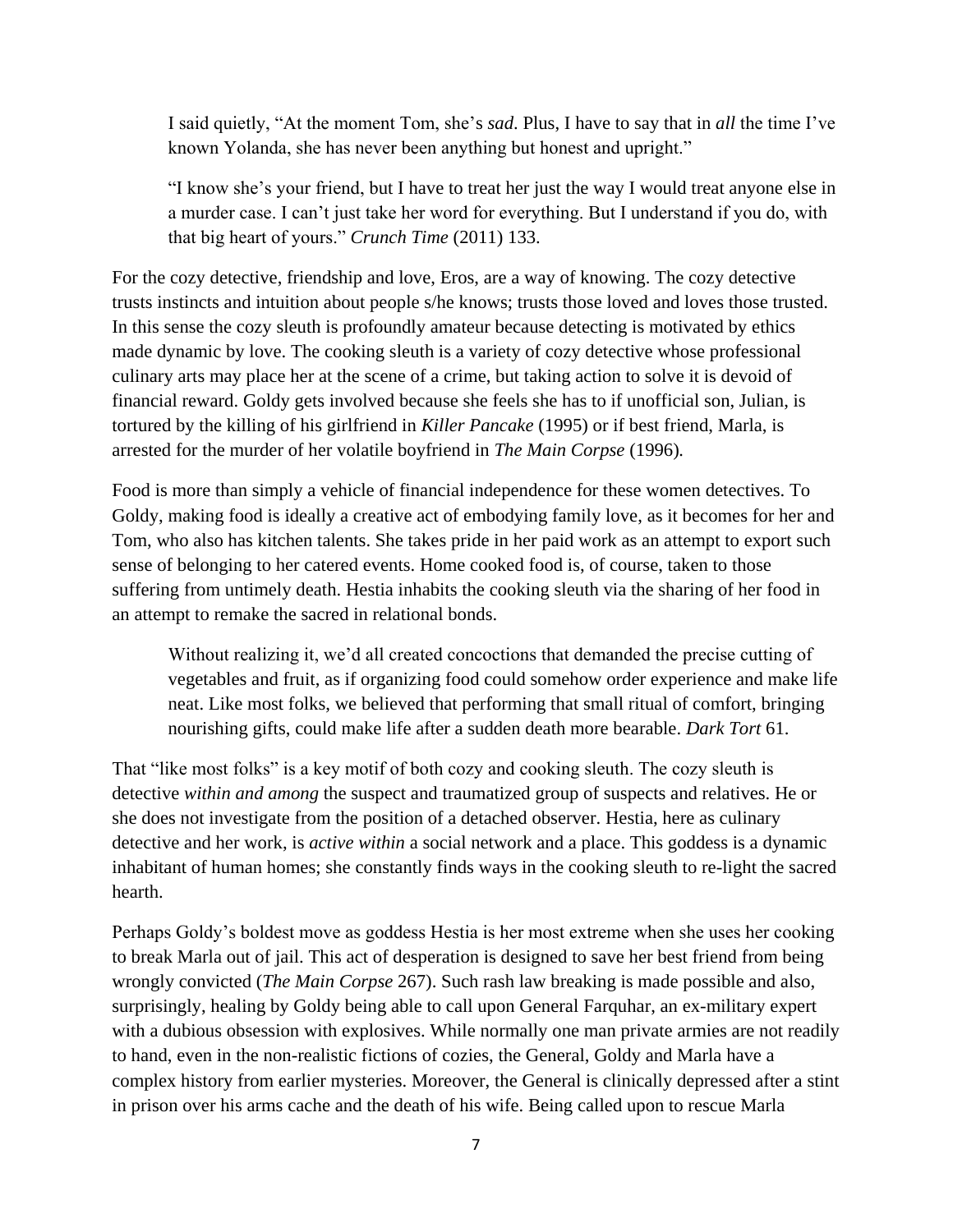makes sense to him as he was fired from the military because they were less farsighted than he. This call to arms from the unlikely kidnapper, Goldy, instantly heals his depression.

So poisoning and an armed heist of a prison van, masterminded by Goldy, are, in fact, acts of loving healing and the reconstituting of a family! Hestia goes on the run. Fortunately this unlikely set of criminals finds a hearth in an empty cabin.

The general built a fire in the main fireplace, and soon the cabin was lit with a cozy glow. Ibid. 294.

Soon the chicken, garlic and onion were sizzling and a mouthwatering scent filled the cabin… At least I was making something for Marla that was low fat, I thought grimly. Ibid. 296.

There is an endemic humor in the cozy because the form, paradoxically perhaps, is about *survival.* It is about finding the truth as grail, that dish of fertility or sacred cup that allows life to be renewed within or as the group. Humor at extreme situations is an attitude that enables body, connection, group and survival. In the cooking cozy, more than just the sleuth and her food, the whole form of the story is about surviving as Hestia, renewing the sacred hearth as home.

The police, even in the form of gentle loving Tom Schultz, are unable to take on the role of Hestia. Tom is typical of the police in cooking mysteries in both trying to distance Goldy from crimes but reluctantly drawn into acknowledging her indispensable help. In this he is similar to cop, Mike Kington, one of two erstwhile boyfriends of Hannah Swenson in Joanne Fluke's novels, and the ex – cop father of Bernie and Libby for Isis Crawford. Katherine Hall Page's Faith Fairchild makes do with an uneasy alliance with the local cops as well. None of these largely positive presentations of the police prove adequate to unraveling these crimes, which are committed out of the acute complications of personal relationships. Therefore leaving sleuthing to the authorities would not restore the grail as hearth.

Put another way, the cozy cooking mystery begins in a polarized world of masculine and feminine values that are ultimately mythical. In insisting upon hard material evidence, looking at a crime from outside, and remaining objective, the police represent not only the law but also attitudes to knowledge that have evolved out of Christian theology (Manes 1996). In a religion in which God creates nature as separate from himself, the making of knowledge becomes dominated by notions of separation of mind from matter to be known (observer from observed), objectivity, and material clues as evidence as separate bits of truth in themselves. This is a masculine way of knowing because based upon the masculinity enacted by the separate Christian god in dividing off divine from nature, thereby designating it feminine.

In Mott Davidson's *The Main Corpse*, the blood on missing person Tony in Marla's apartment is taken as evidence by the police that she may have killed him. Marla is looked at "objectively" as a woman who admits a quarrel and shows evidence of being beaten; deducing a murder of a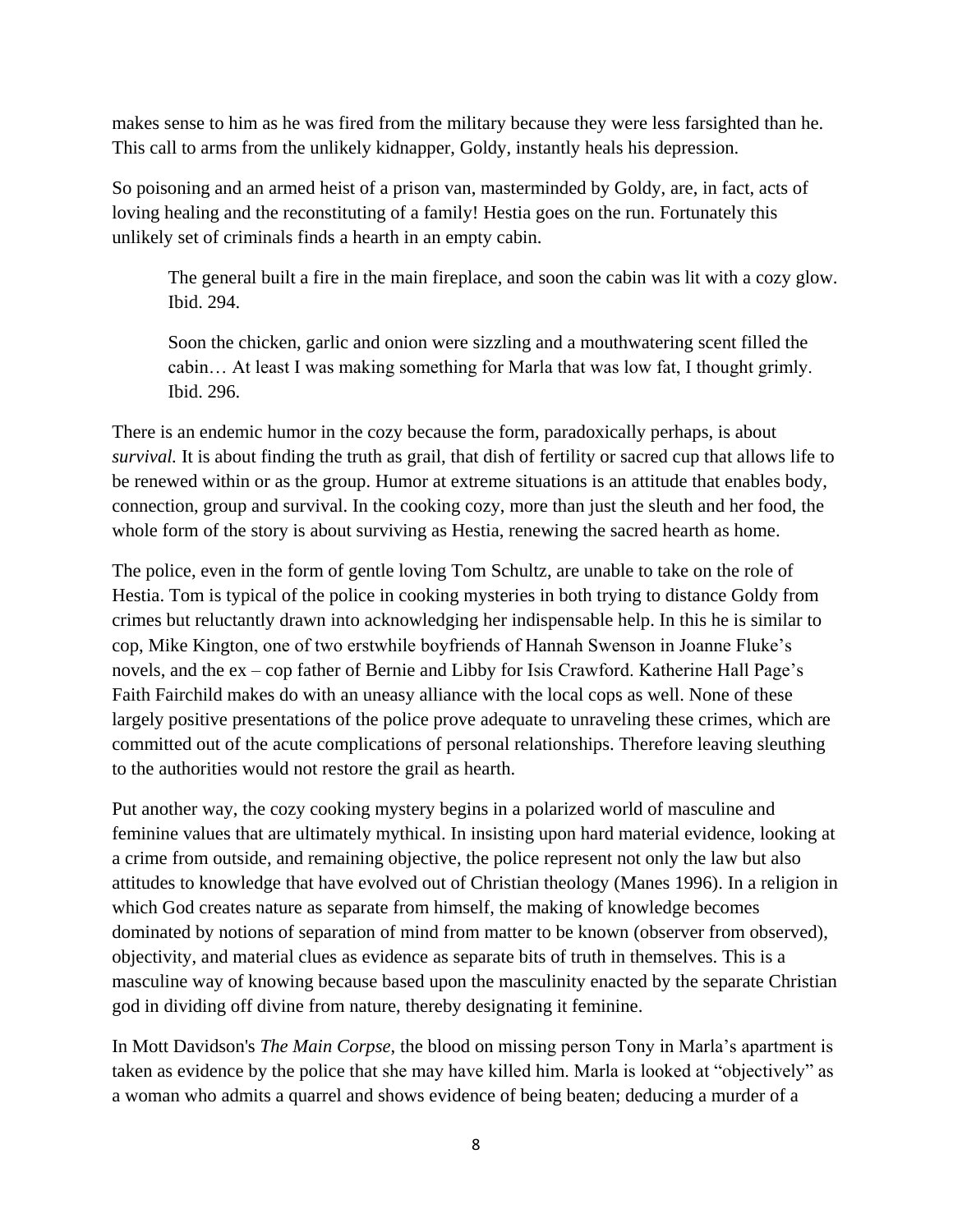lover appears rational. By contrast, Goldy's knowing of Marla includes their bonding over their mutual and violent ex-husband. After years of sisterly solidarity, Goldy *knows* that Marla would not kill. So she knows through their familial relations and her embodied painful healing from physical injuries that Marla is being framed. This form of knowing is feminine because it includes aspects of psyche marginalized *as feminine* by the dominance of separation and rationality in modernity. Hestia is one of the modes of this feminine knowing.

While most of the police in the cooking cozies are men, the masculinity they uphold is structural and cultural more than that of the innate qualities of particular sexed bodies. Indeed, in the exploration of loving heterosexuality through the desirable forms of Tom and Mike, the cooking mystery goes a long way in forgiving individual police *men* for their institutional blindness. Put another way, the cozy sleuth is at one level a conservative supporter of the police as honest, even heroic, upholders of law and order. At a deeper level, Hestia in mysteries is trying to relight the fires within the home of justice. She demonstrates that the masculine values embodied by the police "doing their duty" do not nourish, and can destroy, essential and sacred values of the hearth. Such ambivalence in the role of the (usually) honest cops brings in further questions of gender roles and political drives as the cooking mystery returns Hestia to us.

#### Sister Sleuths and Independent Women

Two authors mentioned in this chapter offer cooking sleuths as single women. Significantly in both series, sisters are important to the act of detecting. Again, Hestia as a collective presence is emphasized; she nurtures hearth as home meaning group. Bernie and Libby for Isis Crawford are actual sisters and equal protagonists; Hannah Swensen for Joanne Fluke may be the single selfidentified detective in her mysteries but she rarely detects without the participation of her married sister, the elegant Andrea. All three unmarried cooks are heterosexual and have potential husbands in the persons of boyfriends who can be persuaded to help in solving mysteries.

In terms of social criticism, cozies often incarnate conservatism in the way they appear to stress traditional gender roles in not very diverse communities. On the other hand cozies are not uniform and individual authors can vary the extent they re-invent tradition or resist stereotyping. Hannah in Fluke's Lake Eden in rural Minnesota appears to resist sex outside marriage while exhibiting a long standing resistance to what she sees as compromising her independence. Nevertheless Lake Eden usually lives up to its name by the end of mysteries as an unusually caring small community.

By contrast, the seriously disabled ex-cop father of Libby and Bernie suffers a well-founded sense of injustice at his treatment by his colleagues. Like Goldy, Libby and Bernie also frequently encounter snobbery and bullying from the rich people they work for. In New York and Colorado, these cooking mysteries come up against endemic privileges of wealth. However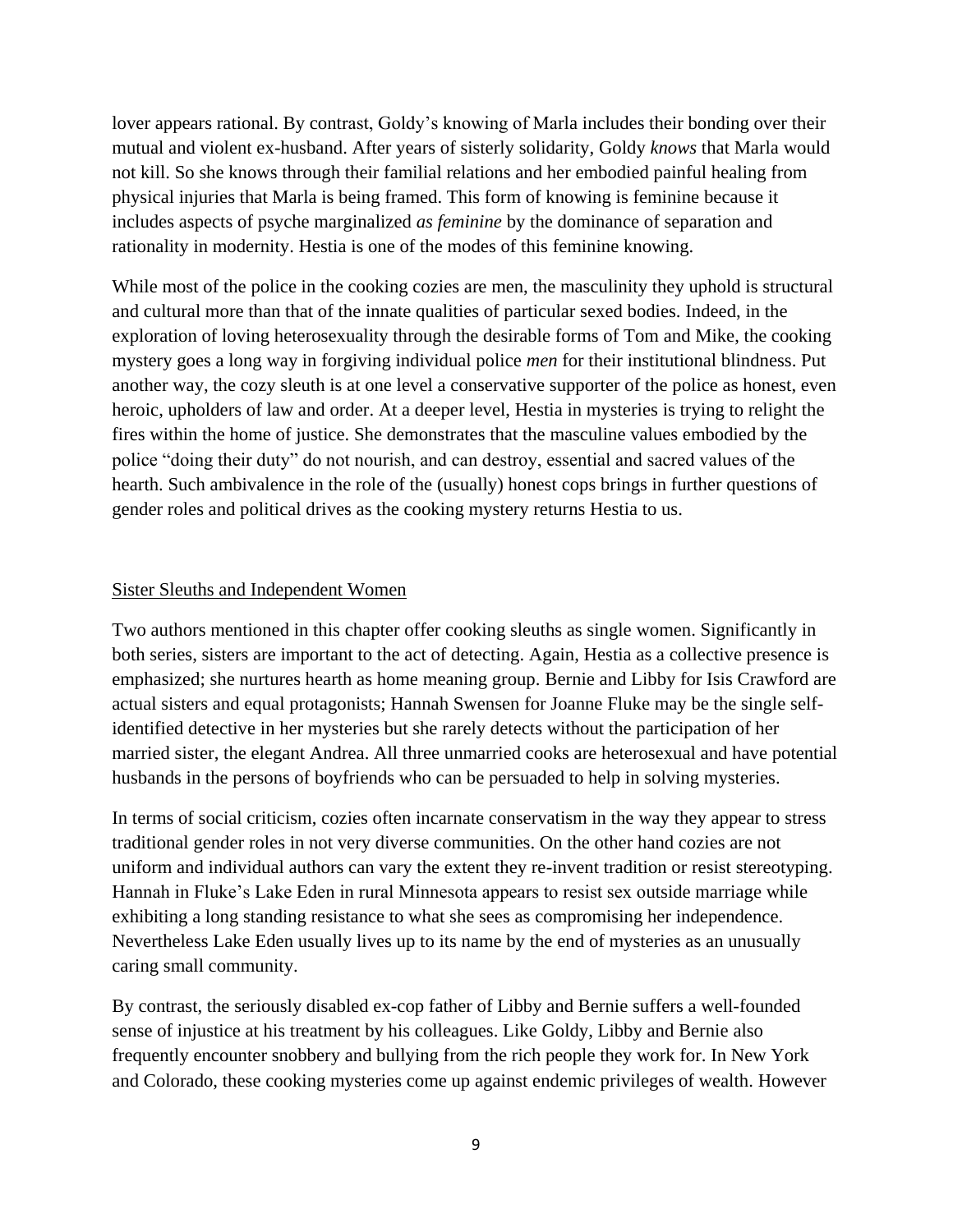Goldy Schulz is far more likely to befriend a poor or ignored minority person and make supporting them part of her recuperative Hestia role.

She was right. I had seen it again and again. A low-income person without power is blamed for a crime and goes to jail on scanty evidence. A wealthy person, who's guilty as hell impugns the job the police are doing, impugns the victim, impugns whoever's around, and gets away with rape… or murder. *Dark Tort* 72

Faith Fairchild, the other married cooking sleuth from Katherine Hall Page, combines both the evocation of the virtuous rural community with frequent visits to the city world she grew up in. Aleford is a historic New England small town where Faith does not quite perfectly fit into the role of clergy wife and mother. Moreover she shares with all these cooking sleuths the insistence on maintaining her own business as necessary to her sense of self that cannot be compromised by only adopting a traditional feminine role of homemaker.

Indeed, on one level Hestia here idealizes capitalism because these businesses are presented as positive attempts to export the hearth to other, needy settings. Put another way, some of the soul energy that America bestows on money making, shown in its darker senses in the sense of privilege in the rich, is tempered into hearth fire as it becomes a means of nourishment for home and family.

Faith has two children and misses the more sophisticated life of a New York single woman, while not regretting her marriage. Her sleuthing does bring her into conflict with the expectations of husband and parishioners, unlike Hannah in Lake Eden whose neighbors gleefully expect her to start detecting whenever a body is found.

Faith only lied to her minister husband, when it was absolutely necessary and even then crossed her fingers behind her back. Patsy's plan would make both unnecessary. *The Body in the Gallery* (2008) 5.

Patsy's plan is for Faith to snoop around a Gallery where a saboteur is suspected. Faith's husband's dislike of Faith on the case differs significantly from Hannah's own family and associates who see her detecting as a dynamic part of the fabric of their home; restoring the Eden in Lake Eden. Hence a typical exchange between Hannah and mother Delores over Hannah's delicious cookies.

"Will you let me know when you find out?"

"What makes you think I am going to find out?"

Delores looked shocked. "Well you're going to investigate aren't you? You simply have to, Hannah!"

"Why do I have to, Mother?"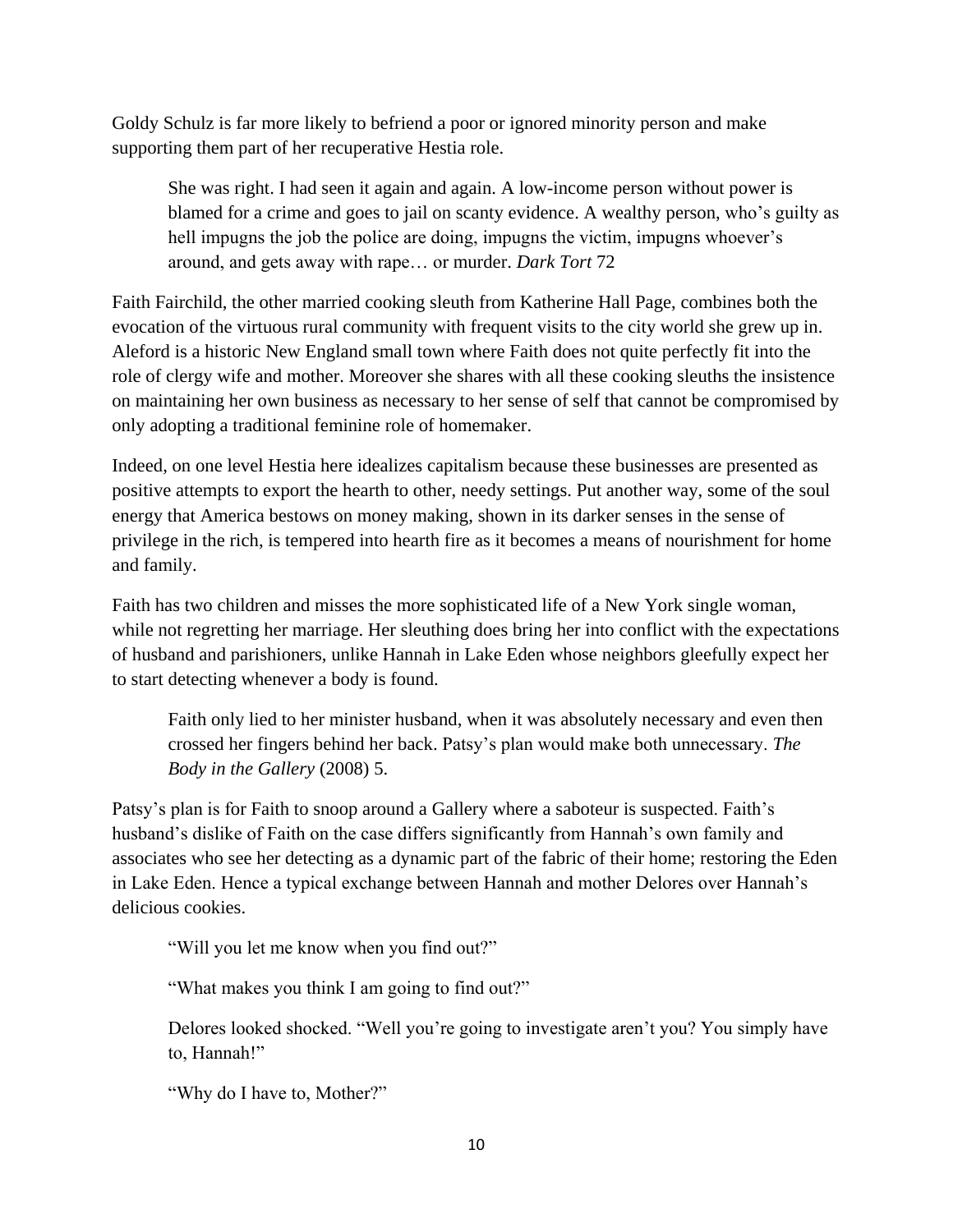"Because we all have to work to catch Ronni's killer before my launch party!"

*I should have known it had something to do with you*, Hannah thought, but she remained silent. Verbalizing that sentiment would only hurt her mother's feelings. *Cream Puff Murder* (2009) 134.

In Lake Eden, solving murders are a kind of collective spectator sport of watching Hannah as she galvanizes friends and family while dodging the fond yet officially disapproving eye of cop boyfriend, Mike. Endemic human flaws such as a mother's self-centeredness are accommodated by being integrated into the detecting. Lake Eden society works on a ritual scapegoating by which destructive energy is purged by murder and pursuit of a singly guilty person. Society is not to blame in Lake Eden for then Eden could not then be restored without a revolution. Such activity in the original Eden lead to banishment.

In this most conservative of these cooking cozies, Hestia is re-formed by sleuthing re-creating the grail as the bonds that stretch seamlessly into the community. A town where the poor are honest and supported rather than disrespected, malice comes as a snake able to be removed in a revision of Genesis. For here eating of the Tree of Knowledge of Good and Evil is done by Grail Knight, Hannah and her action restores by restorying Eden as the place of nurture and the hearth. Despite Hannah's churchgoing, she is bringer of Hestia's hearth fires in ways also supporting the pre-Christian idea of the grail as feminine fertility symbol.

Faith too re-stories her small community yet with still a sense of doubleness in her identity in her knowledge of the big city where justice is not absolute. Libby and Bernie channel their conversion of mysteries into Hestia hearth fires also into the complications of their relationship with a disabled father. Sean Simmons thereby takes on a role of Fisher King who continues to suffer, in part for injustices done to him and not restored. As with Goldy, Hestia's triumph feels frailer and a lot more partial in the New York shop they run called, metonymically, *A Little Taste of Heaven*.

All these cooking sleuths embody and reinvent Hestia. It it's the extent they triumph over endemic social injustice that varies. Now it is worth considering how far this works with their ecological roots.

# The Ecological Hearth

It goes without saying that cozy mysteries tend to be located in places pleasing to the eye with an emphasis on rural as opposed to urban landscapes. Famously residing in the English village of St. Mary Mead, Agatha Christie's Miss Marple triumphs in her first full length mystery iconically named *Murder at the Vicarage* (1930). Both book title and feminine village name suggest a religious dialogue in the sacred origins of the detecting myth. Miss Marple's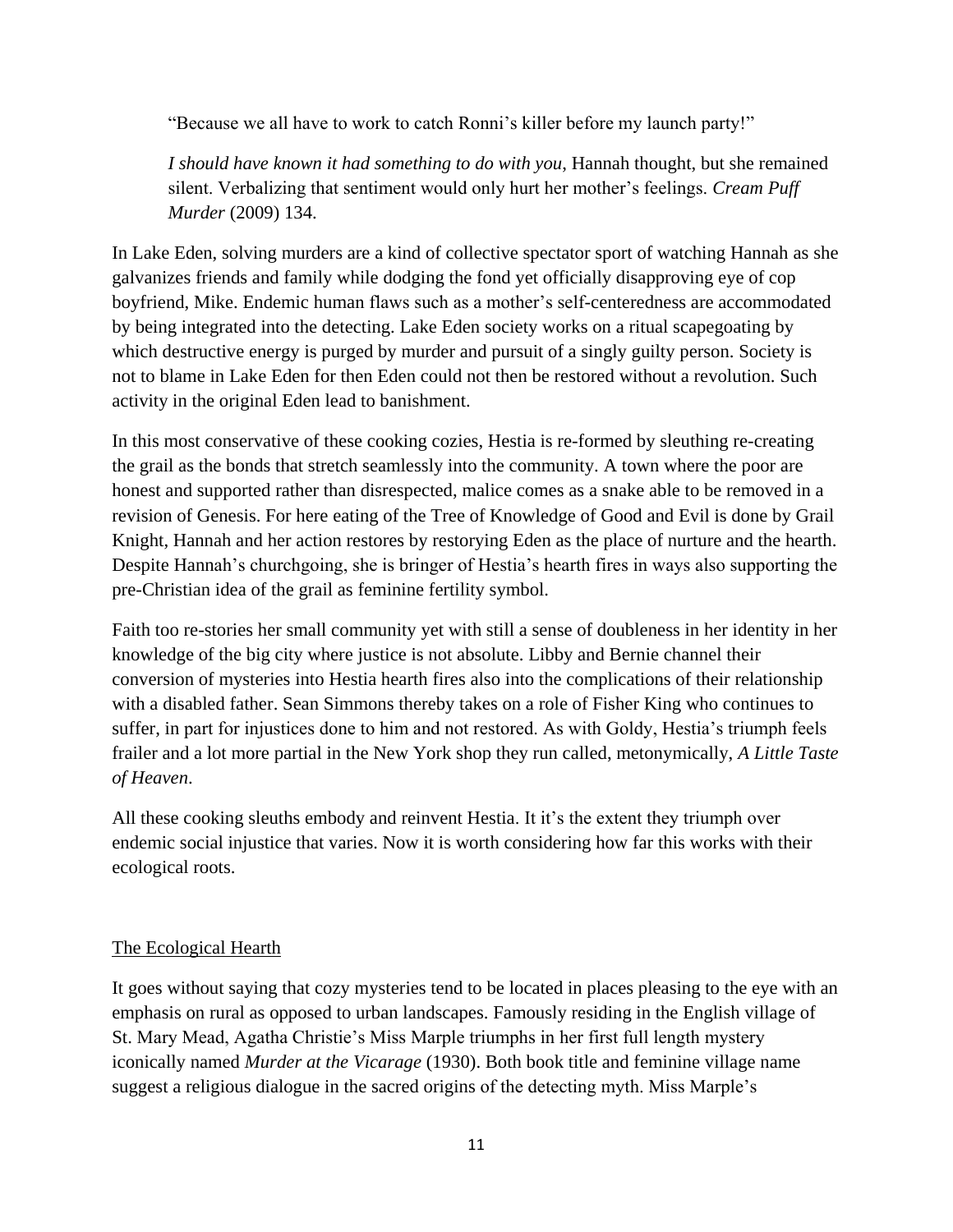investigation reconstitutes the grail that is the integrated community in ways honoring the pre-Christian goddess. Finding the truth by asking the right questions restores the home that is St. Mary Mead as well as the home that is the Vicarage.

Moreover, the grail as fertility motif is reinforced by the unexpected and wholly welcome pregnancy of the vicar's young wife, Griselda, revealed after the solution to the murders. For the vicar spent much of the narrative in fear he was to be a permanently wounded Fisher King through his wife betraying him. Now the couple fully embody the healed wasteland of St. Mary Mead in ways embracing biological fertility.

The four contemporary American authors of cozy mysteries set their works in rural communities, or in the case of Isis Crawford, where New York touches on a wilder landscape. Indeed in *A Catered Thanksgiving* (2010), Libby and Bernie drive out to the country through a snow storm, so entering that traditional setting of the isolated country house where the inhabitants cannot leave and the police cannot arrive.

In the spring Bernie was sure it would be a beautiful drive, with green fields on either side and a vista of the valley down below. Unfortunately that was not the case now. The wind had piled the snow up across the road, making it hard to negotiate. Ibid. 35

In fact there is a high proportion of bad weather in these cooking cozies. Inconvenient snow frequently disrupts both Goldy in Colorado and Hannah in Minnesota as they attempt to drive delicious food to ungrateful clients. Extreme heat is also a problem for both of them while Faith Fairchild in New England shares the biting winters. While of course, this reflects the realistic aspect of the genre and the American climate, it also recalls both the wasteland aspect of the grail myth and Hestia as goddess of our ecological hearth.

In the grail myth, the sacred vessel is a cup of nourishment as the land is restored to fertility. Hestia is the hearth fires within the planet. What makes these cooking cozies particularly enact Hestia is the way the narrative itself makes a safe nourishing hearth out in a setting of wild nature that does not offer a safe home for anyone. In summer heat, Goldy nearly gets incinerated in wildfires while in winter she stumbles across bodies in blizzard conditions. One such as the snow covered corpse in *The Cereal Murders* (1993) at her son's school, Elk Park Prep. Yet it is the "bridezilla" Billie, in *Fatally Flaky* (2009) who gives a clue to the unusual rate of tempests in cooking mysteries.

Still, three weeks of unremitting, incessant downpour was uncharacteristic. The New Age people would have said that Billie Attenborough's nutty behavior had brought on the bad weather. When I told Tom that interpretation, he pulled me in for a hug and whispered, "At least we know who to blame." Ibid.: 11.

Mysteries are about finding out who to blame. While in a realistic sense, bad people do not cause bad weather, in a mythical sense they do. Hestia as ecological hearth is about finding the center,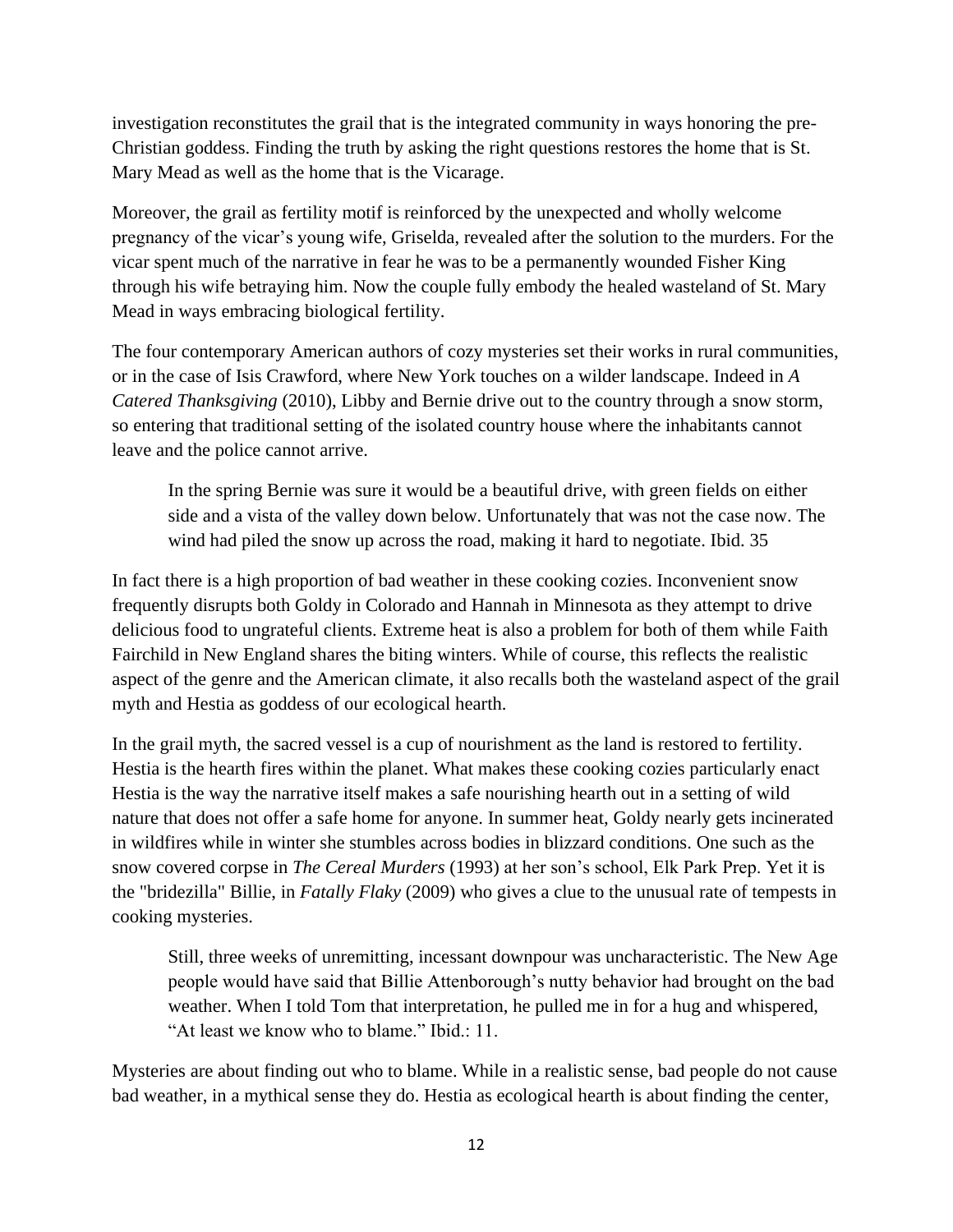restoring the balance that makes a home of the planet. Metonymically expressed in the cooking, Hestia divine energy restores nature by working with it to make it support community and family. Hestia is not of the wilderness as Artemis is. She takes the unpredictable and uncontrollable fire of nature and brings it to the hearth. Hence, the unpredictable and hearth inimical qualities of human beings that lead to murder are manifest in nature and weather in these cooking mysteries.

The genre here preserves its tangential relationship with realism in that solving crimes does not tame weather. However, Hestia herself signifies a different sense of nature, that human arts, such as homemaking are part of it and not separate. Hestia is the biosphere as nurturing community. So in this sense, violent and dangerous weather expresses the hearth-destroying malice that culminates in killing. To the Greeks the hearth was the sacred refuge of strangers. To murder someone who has been at your hearth was to violate a sacred place. Storms, snow and wildfires all enact both murder and the consequent wrath of Hestia as the hearth is desecrated.

Similarly harmony in nature comes when the hearth is restored by the re-storying of the community through the actions of the cooking detective. One moment like this occurs at the end of *The Main Corpse* when the ashes of a loved and troubled man are taken to the wilderness.

Arch shook his head, then squinted at the trees.

"Mom," he said softly. "Everybody. Look."

We turned. Moving through the sunlit trees was a solitary wisp of vapor. It seemed to have a military bearing. Ibid.: 350.

Cooking cozies are about the murder of someone at the hearth and its re-making through forms of loving as knowing made substantial in preparing food. If Hestia is a goddess who breaches that divide in modernity between human and nature, does that make the domestic detective into something *connecting us* to the cosmos?

# Hestia, her Detectives and the Portal Symbol

C.G. Jung has a particular definition of a symbol. It is the image that points to the not yet known or fully knowable (Jung CW15 para. 105). The symbol joins conscious psyche to the unconscious of dreams and also to the body. So symbols in art are bodily because they gain energy from inherited potentials for images and meaning called archetypes (Rowland 2010). These archetypes have a bodily instinctual pole as well as a fluidity that means they are influenced by history and culture. Symbols are dynamic; when expressed narratively they are the myths that shape relations with the Other, whether that other be the unconscious, nature, gender or other cultures. Art is in this way mythical and symbolic as well as culturally construed in the way I have been suggesting of cooking mysteries.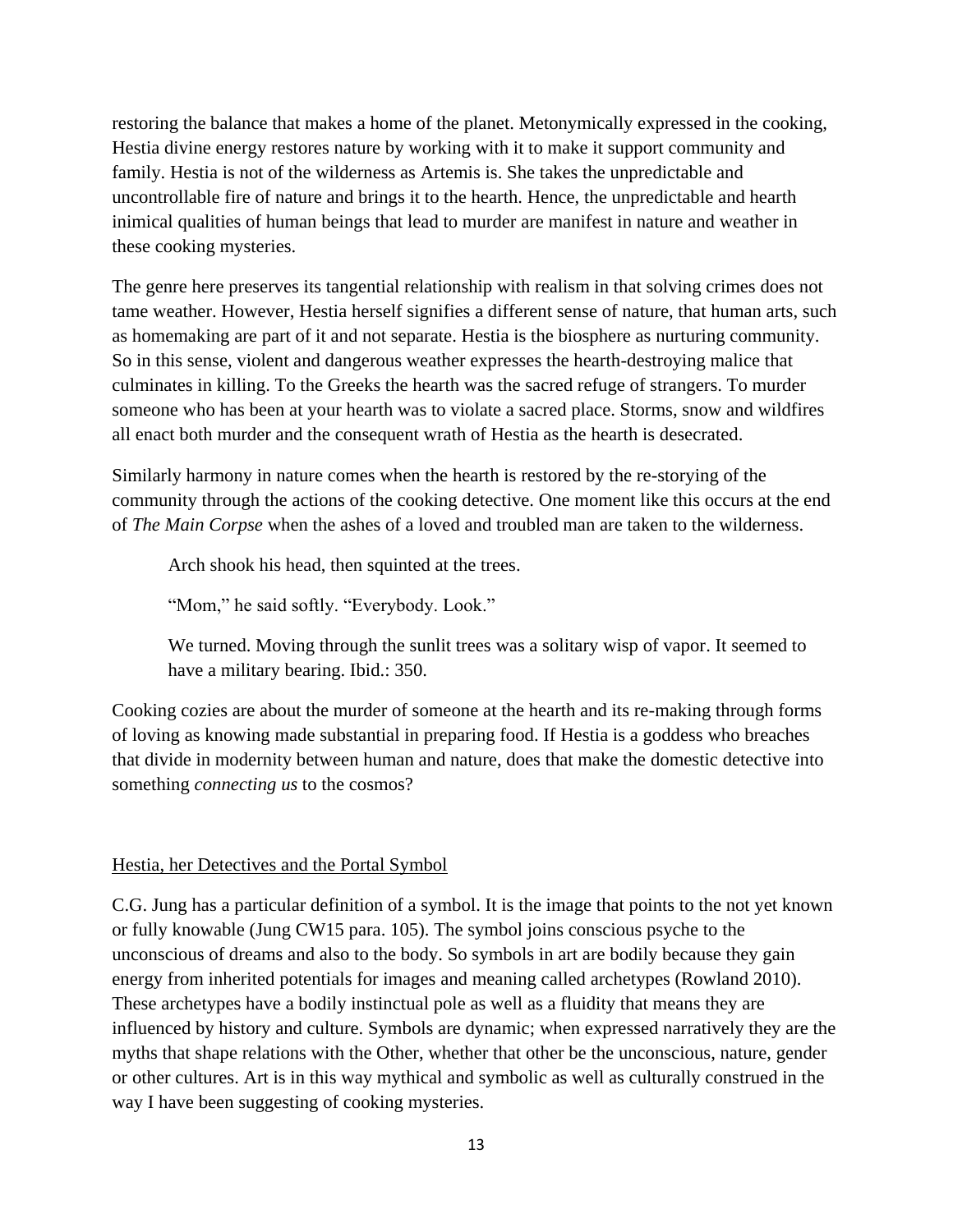Jung's psychology is one contemporary theory by which body and psyche are re-joined. Another is "complexity" or "emergence" science that has developed out of new ideas of evolution (Bernstein 2005). Here newness evolves or "emerges" out of the interaction of incredibly complex environments or systems in ways that seem to suggest an innate creativity in nature. By extension humans are no longer regarded as separate from nature but as part of a complex adaptive system that includes our bodies and psyches as part of an ongoing emergence of creativity that no longer is merely "ours."

Put simply, these theories suggest a new way of looking at the imagination and the arts that stem from it (Rowland 2012). Suppose that the Hestia incarnated in cooking mysteries is not a metaphor but rather a metonym, *figuring* our actual connection to non-human nature? Suppose that the culinary cozy is myth and symbol by which our psyches and bodies are reweaving our innate being in the biosphere. In this sense, Hestia is participant in the emerging of a new consciousness of home as green planet. *She is embodying us at home in this Earth*, not "on" it as separate from nature.

Moreover the cooking sleuth and her mystery is thereby a symbol as portal to non-human nature, meaning a vehicle for *reciprocal* communication. In complexity science there is mutual creativity in nature, human nature and culture: Hestia is a true goddess is being of the mysterious Other, the unknown creativity of the cosmos.

Finally we might return to the theme of metafiction that haunts the mystery genre as a whole. Might metafiction indicate those complex adaptive systems of our emergence we call art? Referencing of fictionality and previous iconic texts may just be putting flesh on the mystery as symbol by emphasizing that it is part of the mystery of death and renewal that pertains to the whole planet. Goldy, traumatized by finding a body meets Tom in his garden.

"Seeing a real dead body is nothing like the movies." His large, capable fingers reached for a handful of bulbs and carefully pressed them at intervals into the newly spaded trough. Gently he refilled the area with potting soil from a bag. The gesture reminded me of putting a blanket around a sleeping child. *The Cereal Murders* 101.

The metafictional reference to death both reinforces and blurs the lines between life and death here. We are reminded that this death is real for Goldy, not so for the reader of this mystery. From this complex adaptive system of the fictional detective genre emerges Hestia, whose hearth fires burn in acts of making home.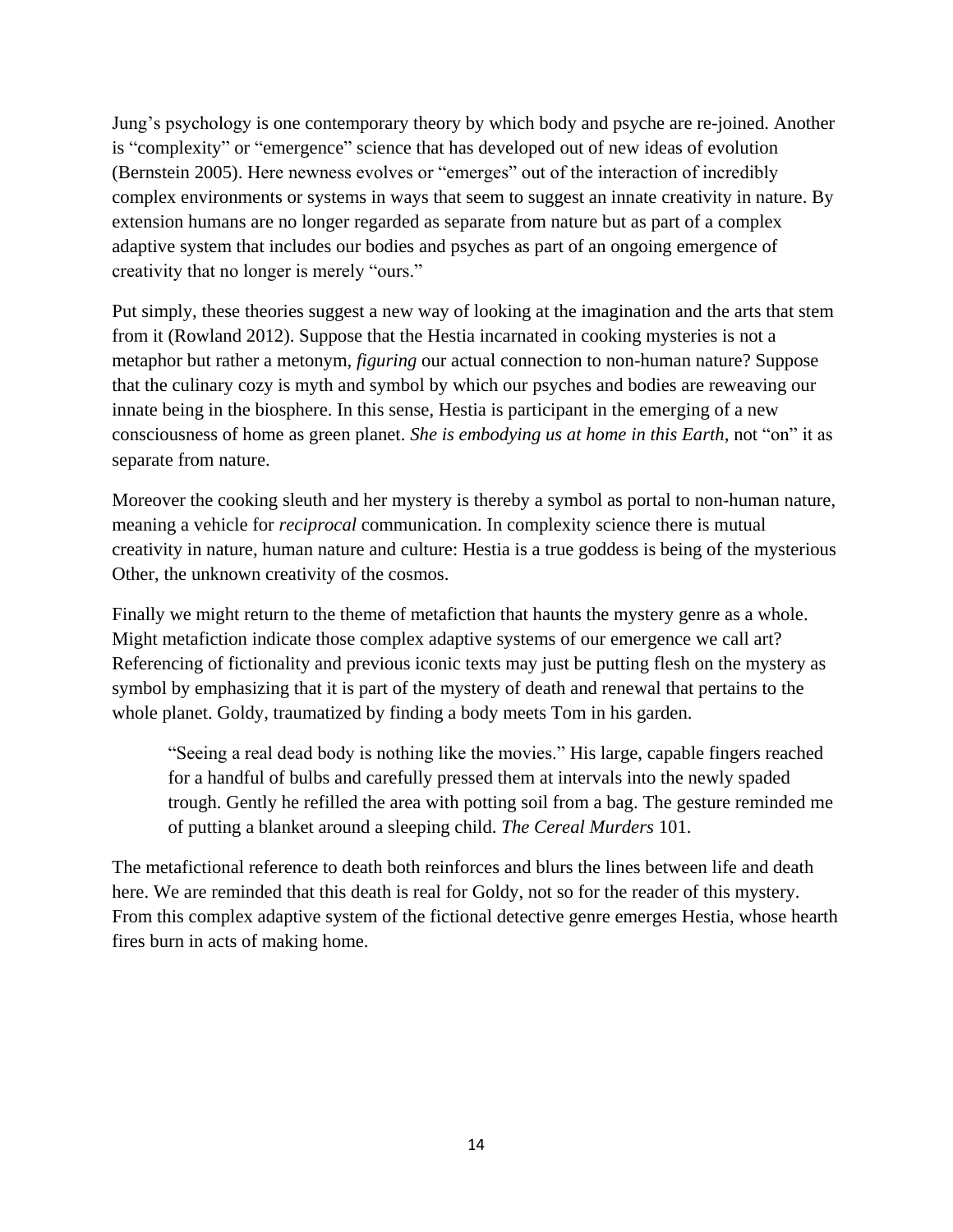#### WORKS CITED

Bernstein, J. (2005) *Living in the Borderland: the Evolution of Consciousness and the Challenge of Healing Trauma*, London and New York: Routledge.

Botting, Fred (1995) *Gothic*, New Critical Idiom, London & New York: Routledge.

Christie, Agatha. *Murder at the Vicarage.* London: Collins, 1930.

-------------------- *4.50 from Paddington,* London: Collins, 1957.

Conan Doyle, Arthur. *A Study in Scarlet*. London: Ward Lock, 1887.

Crawford, Isis. *A Catered Thanksgiving.* New York: Kensington, 2010.

Davidson, Diane Mott. *The Cereal Murders.* New York: Bantam, 1993.

-------------------------- *Killer Pancake*. New York: Bantam, 1995.

-------------------------- *The Main Corpse*. New York: Bantam, 1996.

-------------------------- *Dark Tort*. New York: William Morrow, 2006.

-------------------------- *Fatally Flaky*. New York: William Morrow, 2009.

-------------------------- *Crunch Time.* New York: William Morrow, 2011.

Fluke, Joanne. *Cream Puff Murder.* New York: Kensington Books, 2009.

Jung, C. G. *The Collected Works of C.G. Jung* (CW), edited by Sir Herbert Read, Dr Michael Fordham and Dr Gerhard Adler, translated by R.F.C. Hull London: Routledge, Princeton N.J.: Princeton University Press, 1953-91.

Jung, C. G. *Memories, Dreams, Reflections*, London: Fontana, 1961/1963.

Manes, C. (1992) 'Nature and Silence', in C. Glotfelty and H. Fromm (eds) *The Ecocriticism Reader: Landmarks in Literary Ecology*, Athens and London: The University of Georgia Press, (1996), pp. 15-29.

Page, Katherine Hall. *The Body in the Gallery.* New York: William Morrow, 2008.

Paris, G. Pagan Meditations: The Worlds of Aphrodite, Artemis and Hestia. Putnam, Connecticut: Spring Publications, 1986.

Plain, Gill. *Twentieth-Century Crime Fiction: Gender, Sexuality and the Body,* Edinburgh University Press, 2001.

Poe, E.A. *Complete Stories and Poems of Edgar Allen Poe*. New York: Doubleday, 1984.